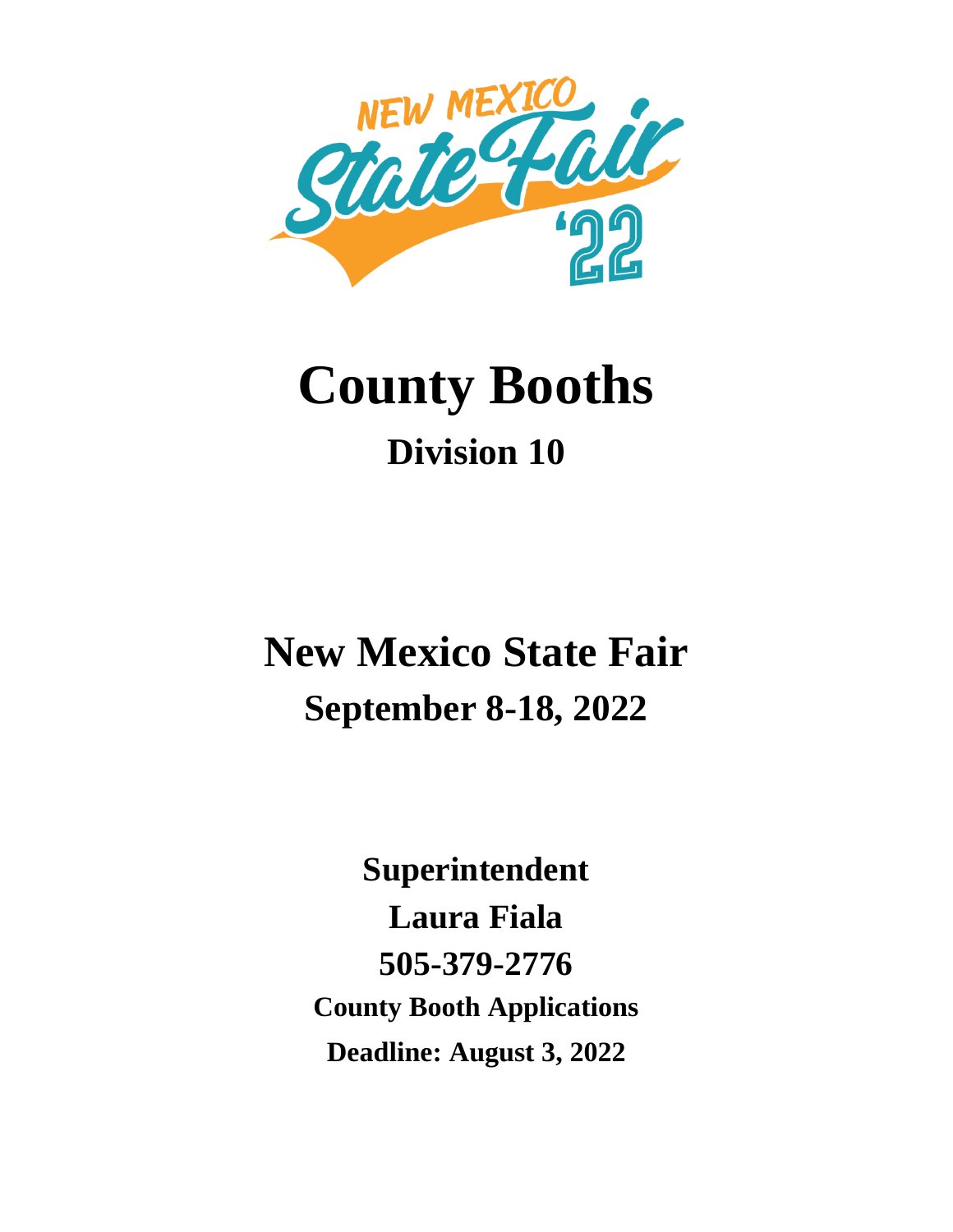#### **County Booths**

#### **Must be in Place by 5:00 PM Tuesday, September 6, 2022.**

#### **Judging**

#### **Wednesday, September 7, 2022 from 9:00 AM to 12:00 PM.**

**The Agricultural products entry section of the Agriculture Building will be closed for judging from 9:00 AM to 12:00 PM Wednesday, September 7, 2022.**

## **County Booth Exhibits Must be removed on Monday, September 19, 2022 from 8:00 AM to 5:00 PM.**

**All exhibitors must claim their entries on this deadline**.

#### **2021 Winner**

#### **San Juan County – First Place Winner**

#### **Overview**

Every county in the state has an abundance of resources, whether natural, agricultural, mineral or industrial. It is, therefore, possible for every county to display in the show window of the State Fair the finest products, whether raw or manufactured, which that county produces and thus promotes its best interests.

#### **Travel Expenses**

Travel expense money will be allocated to each county represented (from County Seat to Albuquerque) on the following basis: **THIS WILL BE PAID ONLY UPON REQUEST AND THE REQUEST MUST BE MADE TO THE NEW MEXICO STATE FAIR ENTRY DEPARTMENT BY SEPTEMBER 22, 2022.**

| 0 - 99 miles from participating Co. Seat to Albuquerque     | \$175.00 |
|-------------------------------------------------------------|----------|
| 100 - 199 miles from participating Co. Seat to Albuquerque  | \$225.00 |
| 200 & over miles from participating Co. Seat to Albuquerque | \$325.00 |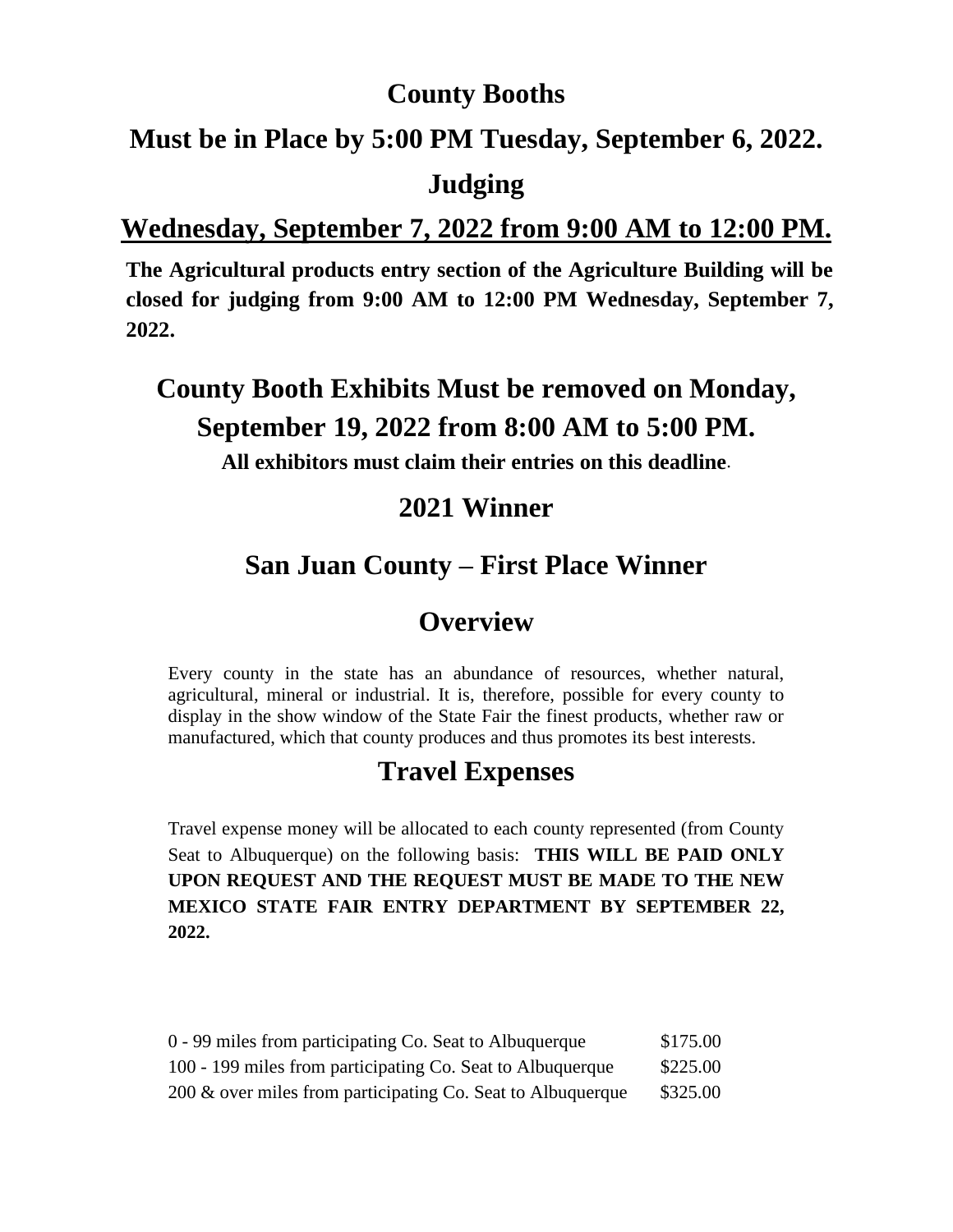## **County Booths Section 224 Special Rules**

- 1. Any product of the county, whether it be natural, agricultural, mineral or researched, may be used in the display. Anything may be displayed in the booth of a reasonable nature that shows in a creditable and attractive manner the outstanding features of the county.
- 2. The theme for this year is: **TBD**
- 3. No commercial advertising will be permitted in the booth exhibit. Products of experiment stations cannot be exhibited in the booth.
- 4. Written application for a booth may be made by County Extension Agent, Chamber of Commerce, Farm Bureau, or by an organization or individual in the name of the County.
- 5. All applications received on behalf of a county will be evaluated but only one can be accepted for the purpose of reserving a booth. For consideration as the county representative, applications must be received in the Entry Office by **August 3, 2022**. Thereafter, applications from other agriculturally oriented or civic organizations will be considered for those booths not yet allotted.
- 6. Uniform space allotted for each county will be a booth 4 ft. deep by 8 ft. wide with display height of 40 inches (Subject to availability).
- 7. Exhibits must be in place by 5:00 PM Tuesday, September 6, 2022. Exhibits may not be removed until Monday, September 19, 2022 from 8:00 AM to 5:00 PM. The Agriculture Building will be closed Wednesday, September 7, 2022 from 9:00 AM to 12:00 PM for judging.
- 8. Signs bearing the name of the County will be furnished without charge, and must be placed in uniform line at top of exhibit.
- 9. Decayed fruit and vegetables shall be replaced with fresh products if necessary to maintain appearance; Superintendent has discretion to discard decaying items.
- 10. Exhibitor recognizes that marketing of the Fair and its grounds requires use of photography and video. Exhibitor hereby expressly grants to the Fair the irrevocable, assignable right and license to take, use and publish exhibitor images and property without the need for any other approval. Exhibitor also releases the Fair, its agents or assigns, from all claims related to the licenses that have been granted in this release.
- 11. Booths will be judged on the following basis: